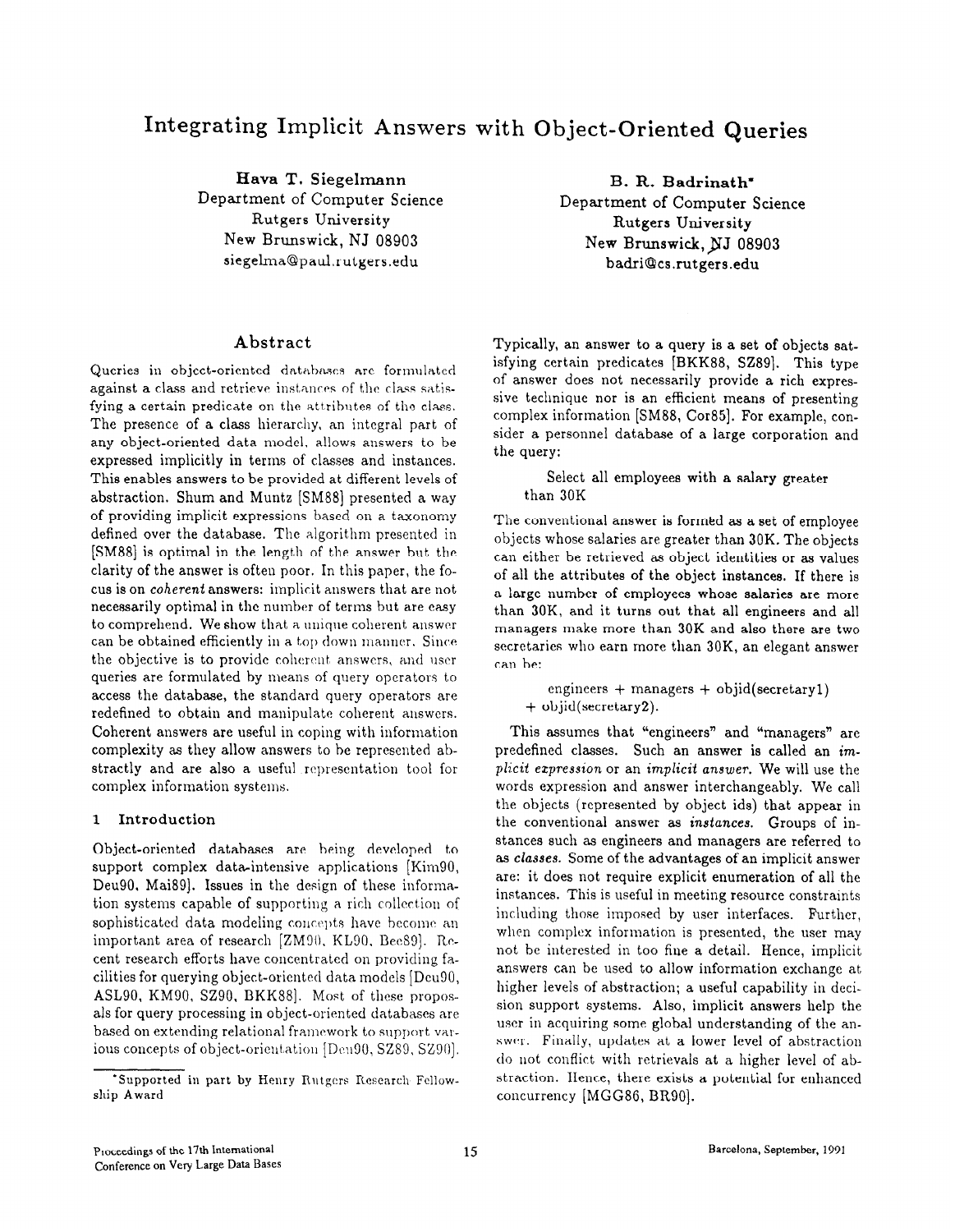Since we are interested in providing implicit answers to users' queries, it is necessary to design operators capable of providing implicit answers. To this end, we have defined a basic set of query operators based on the relational types of algebraic operations. There are two main contributions in this paper: first, the characterization of implicit answers that are coherent, i.e., easy to comprehend, and a top down algorithm to obtain such answers. Second, the development of a basic query algebra that can efficiently provide coherent answers.

The remainder of this paper is organized as follows. Section 2 deals with related work both in the area of implicit answers in databases as well as query algebra for object oriented databases. In Section 3, we develop the notion of coherent expressions. First, a general definition of implicit answers based on [SM88] is presented. Second, the definition of a coherent expression and the motivation for it are presented. Finally an algorithm to obtain the coherent expression is described. We also prove the uniqueness of the coherent answer. Section 4 presents a query algebra defined to obtain and manipulate coherent expressions in object-oriented databases. Conclusions and future work are discussed in section 5.

# 2 Related Work

The notion of information being retrieved as concepts, as opposed to collection of objects, has been investigated in [Cor85, SM88]. In [SM88], A notion of implicit expression on a database with a taxonomy of concepts was developed. That is, providing an answer to a query. in an implicit, short way rather than a list of objects. The implicit expression uses names of predefined classes of objects and individual objects. Implicit expressions that satisfy certain goodness criteria, called optimal cxpressions were introduced, that is, the expression with the minimum number of names of classes or objects. Further, a polynomial time algorithm to find the optimal expression after the answer to a query was obtained as a list of objects is also presented. They also provided a proof to show that it is a NP complete problem to obtain an optimal expression during query processing.

In our research, we have used a model that is based on the definitions of implicit expressions given in [SM88]. However, we have defined a different notion of implicit. expression called i-coherent expression. The value of i is a \*'simplicity" parameter of the expression. We allow the user to chose this parameter. There is a trade-off between the simplicity of the expression and its length. The i-coherent expressions can he obtained efficiently during query processing. We have also defined a basic set of query operators capable of providing coherent answers.

Query languages based on extending the relational framework have been proposed for object-oriented databases in $[KP90, Deu90, SZ90, SZ89, BKK88]$ . In

[SZ89, SZ90], a query algebra synthesizing relational algebra ideas with object-oriented data concepts was described. In [SZ89], modified operations for nested sets and operators with functions returning objects of a specified type are provided. Though the query algebra provides type specific operation against collections, the answer is still retrieved as a set of objects. The model described in [KP90] is based on supporting nested relations, i.e., the attributes of a tuple can either be atoms or relations. A nested relational algebra is proposed to provide greater expressive power to deal with hierarchical structure of data.

We have developed query operators to manipulate coherent expressions in an object-oriented framework. However, we have assumed a simple model where the attributes are primitive objects.

#### 3 Coherent Answers

The object-oriented data model uniformly models real world entities as objects. In addition, similar objects are grouped into classes that describe the behavior of objects. Classes are organized in an inheritance hierarchy. Some models provide multiple inheritance and the domain of the attributes can be classes; thus, supporting complex objects. However, in this paper, we restrict our discussion to a taxonomy and the attributes to be primitive objects. The concepts and ideas in this paper can be extended to a more general object-oriented data model that includes complex objects and multiple inheritance. This will be reported elsewhere.

The objective of our research is to make use of the inheritance hierarchy and provide implicit expressions (answers in terms of classes and instances) as opposed to answers at a single level of abstraction, i.e., an exhaustive list of instances. We consider a finite set D of objects:  $D = \{D_1, D_2, ...\}$ .  $C = \{C_1, C_2, ...\}$  is the set of classes relative to  $D$ . An entity is either an instance or a class. We do not deal with an arbitrary collection of instances but with a tree-structure of classes, namely a taxonomy. A taxonomy is a finite tree whose nodes are instances and classes. Instances are leaves and internal nodes including the root are classes. The successor of each node is subsumed by its parent class. The union of all successors of any non-leaf node is equal to the parent class. All siblings are mutually exclusive. A set of instances A, is *classifiable* by a taxonomy  $T$  iff the root of T contains A.

An example illustrating a taxonomy is shown in Figure 1. Figure 1 is an example of a vehicle class. This example will be used to illustrate concepts and ideas presented in this paper. Classes are shown in ellipses and instances are shown in rectangles. In Figure 1, land-vehicle, water-vehicle, etc. are classes. The set of all instances of vehicles (shown in rectangles) is classifiable by the vehicle schema. The common subset of attributes for all the instances are year, color, owner,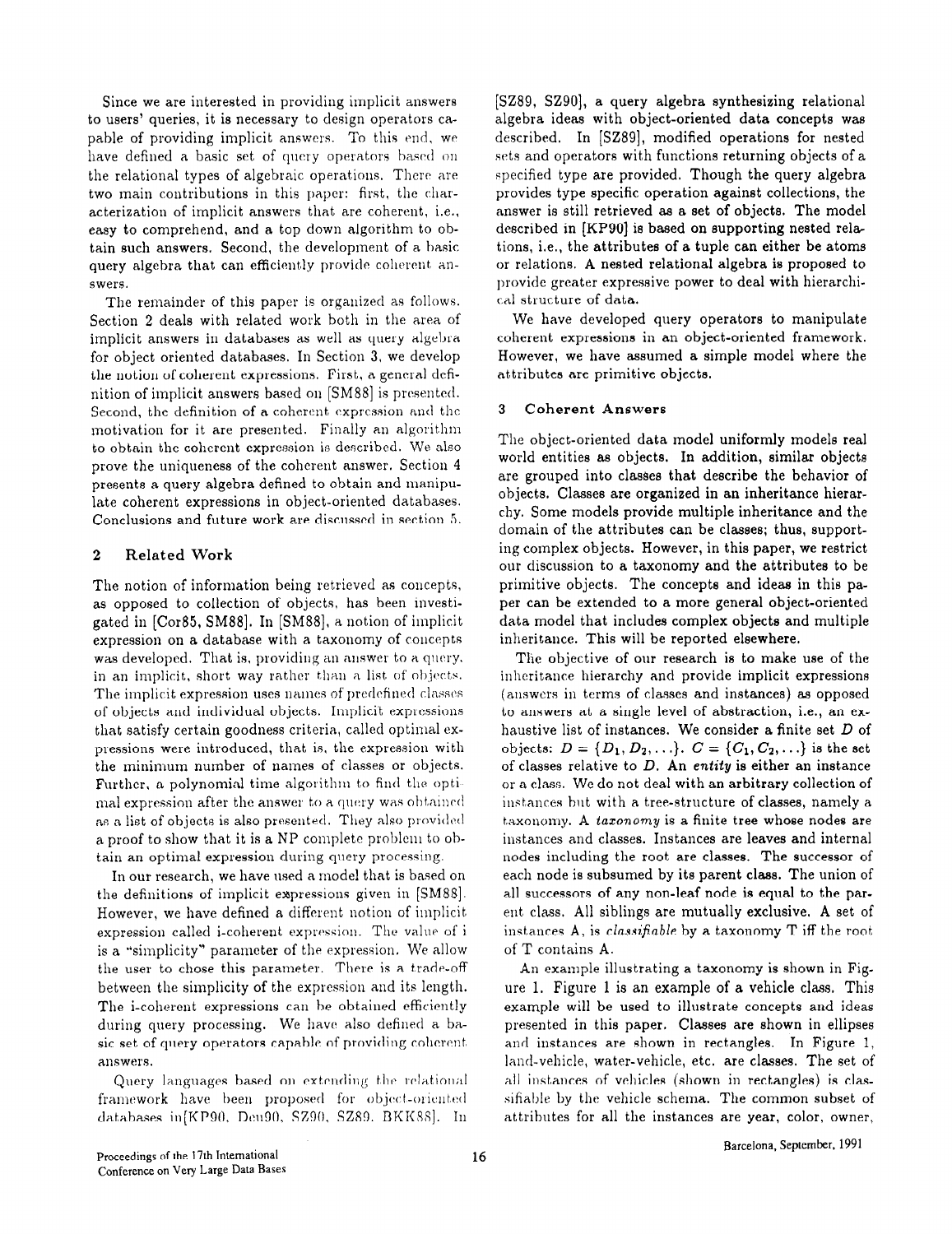

Figure 1: Vehicle Schema with attribute values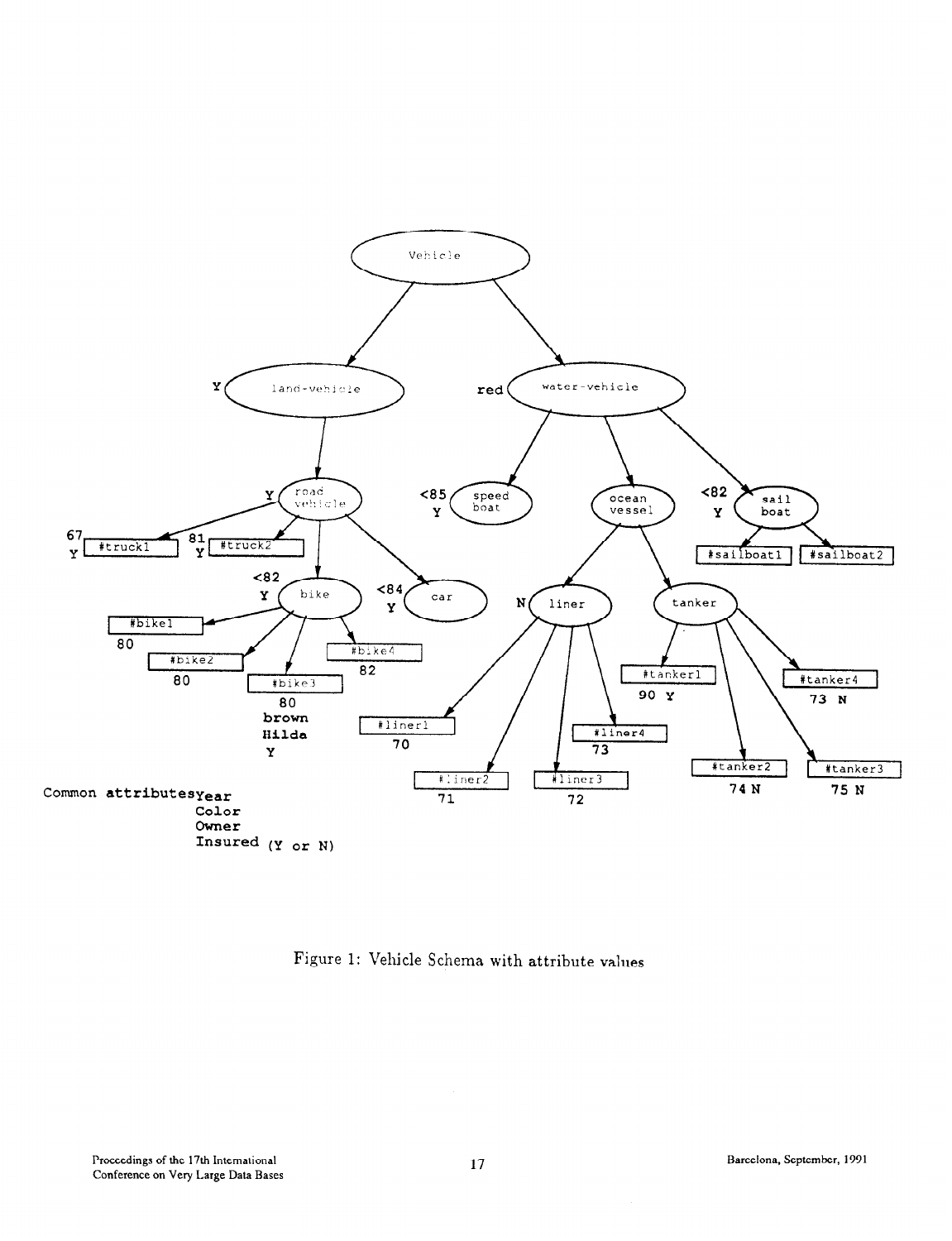and insured. The domain of these attributes arc either strings or integers. The values of the attributes are shown by the side of the instances, and constraints on the values are shown by the side of the classes,

# 3.1 An implicit expression

A conventional answer to a query consists of a set of instances satisfying a predicate. However, we uecd to find a way of expressing answers in terms of classes and instances. Hence, we need to explore the notion of implicit expressions. With respect to the vehicle schema of Figure 1, the following are answers that imply instances but contain both classes and instances; instances are represented by their object ids.

Example 1 Find all water-vehicles that were manufactured before Year 1989. For this query, examples of implicit expressions are:

- l.water-vehicle #tanker1
- 2,ocean-vessel + sail-boat + speed-boat #tanker1
- $3.$ (water-vehicle ocean-vessel) + liner + (tanker - #tankerl)

Thus, an implicit expression consists of classes and instances. However, the set of instances implied by these expressions is often difficult to deduce and to comprehend. Hence, we need a characterization of implicit expressions that are clear to the user. In order to do this, we need to define some terms and concepts.

Definition 1: The alphabet of an expression defined over a taxonomy T is composed of the following:

 $\bullet$ Classes:  $C_1, C_2, \ldots$ 

Each class is a label of a node in T.

 $\bullet$ Instances:  $D_1, D_2, \ldots$ 

Each instance is an element of the root class of T.

 $\bullet$ Empty:  $\epsilon$ 

This denotes the empty expression.

 $\bullet$ Signs:  $+$ ,  $-$ .

The sign  $+$  denotes inclusion, while the sign  $$ denotes set difference

 $\bullet$ Parenthesis:  $($ .). They can be added for clarity.

Definition 2: An expression over the taxonomy T is defined inductively as follows:

- $*An$  entity (either an instance or a class) is an expression.
- $\bullet \epsilon$  is an expression.
- $\bullet$ If e is an expression so is (e).
- $\bullet$ If  $e_1$  and  $e_2$  are expressions, so are  $e_1 + e_2$ ,  $e_1 - e_2.$

Definition 3: The meaning of an expression over a taxonomy  $T$  is the set of instances (zero or more) that are represented by the expression. The meaning of an expression is evaluated from left to right and is not associative. We assign it as meaning( exp ). Two expressions  $e_1$ ,  $e_2$  are equivalent if meaning $(e_1)$  = meaning $(e_2)$ .

Definition 4: A path in the taxonomy is a list of successive nodes starting with the root and ending with a leaf. A subezpression of an expression e over a path P in the taxonomy is an expression formed by removing from e all those entities that are not in P

Definition 5: The length of an expression is the number of entities that appear in it. The size of an expression is the number of instances it implies.

# 3.2 Towards a coherent expression: Definitions and examples

In this section, we will define certain constraints on implicit expression so that they are easy to comprehend. Such expressions are called coherent expressions. We will construct the coherent expression in two stages. First, a notion of simple expression is introduced and then coherent expression is defined by specifying the desired characteristics. Both expressions are implicit expressions with certain constraints. They both consist of two types of terms:

Definition 6: A term is a sequence of entities with one of two possibilities:

- a.  $(C_i D_{i1} ... D_{il}) D_{ij} \in C_i$  and  $l \ge 0$ . This term is named a conceptual term  $C_{term}$
- b.  $D_k$ , this is the *individual term*  $I_{term}$ , or an *in*stance

Definition 7: A simple expression is an implicit expression consisting of the union of conceptual terms and individual terms with the following conditions:

- a. No entity appears more than once in the expression
- b. For every path  $P$ , the subexpression over  $P$ includes at most one class
- c. For any  $I_{term}$  and  $C_{term}$ ,  $I_{term} \in C_{term}$ , if  $I_{term} \in expression \Rightarrow C_{term} \notin expression$
- d. Entities appear in left to right order of the taxonomy (for uniqueness).

Example 2 Consider the query to find all oceanvessels that were manufactured between the years 1971 and 1975. Equivalent simple expressions for this query are:

- 1. #liner2 + #liner3 + #liner4 + #tanker2 +  $#$ tanker3 +  $#$ tanker4
- 2. (ocean-vessel  $\#$ liner1  $\#$ tanker1)
- 3. (liner  $\#$ liner1) + (tanker  $\#$ tanker1)

Barcelona, September, 1991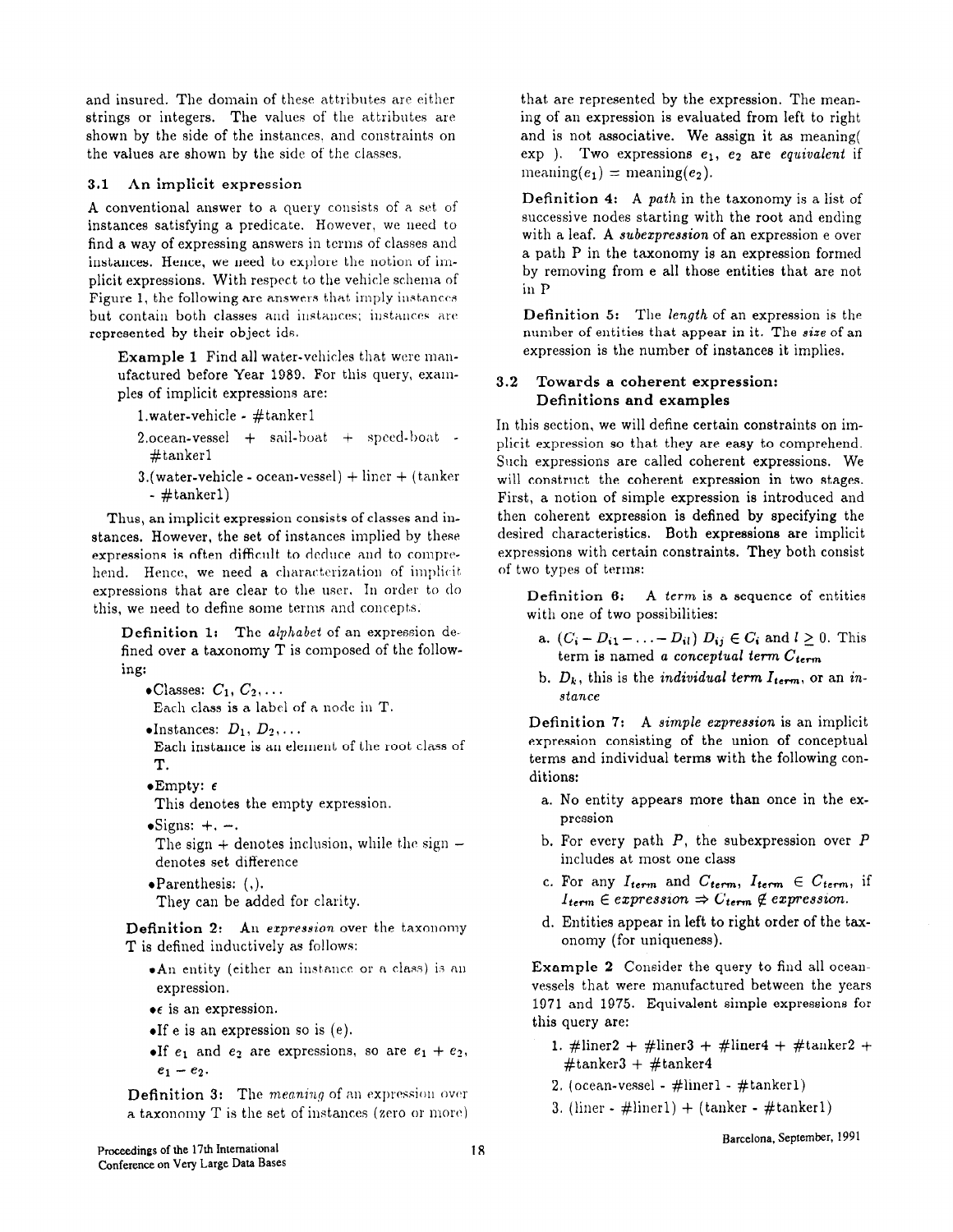**Definition 8:** A coherent expression is a simple 2. #liner3 + #liner4 + (tanker - #tanker1) expression with the following constraints: l-coherent expression

- a. does not contain classes  $C_1, C_2, \ldots, C_k, k > 1$ , s.t.  $meaning(C_1 + C_2 + ... + C_k) =$ meaning( $C_j$ ) for some  $C_j$  class belongs to T
- b. no conceptual term contains  $C_i$  such that there exists  $C_i$  with equivalent meaning, and  $C_i$  is an ancestor of  $C_i$  in T
- c. does not contain  $C_{term}$  such that there is an equivalent sequence of instances that is not longer than it
- d. does not contain a sequence of instances when there is an equivalent  $C_{term}$  that is shorter than the sequence
- Example 3 Example of coherent expressions
	- 1.(ocean-vessel  $\#$ liner3) + (speedboat) + (sailboat) is not a coherent expression because of  $(a)$
	- 2. (water-vehicle  $\#$ liner3) is a coherent expression
	- 3.(road-vehicle  $\#$ bike2) is not a coherent expression because of (b)
	- $4.$ (land-vehicle  $#$ bike2) is a coherent expression
	- 5.(tanker  $\#$ tanker3  $\#$ tanker4) is not a coherent expression because of (c)
	- 6.#tanker1 + #tanker2 is a coherent expression
	- 7.#tanker1 + #tanker2 + #tanker3 is not a coherent expression because of  $(d)$
	- 8.(tanker  $\#$ tanker4) is a coherent expression

Conceptual terms with a large number of negative instances tends to make an implicit expression incoherent. However, there is a trade-off between the length of the conceptual terms and the total length of the expression. We allow the user to decide the maximum number of negative instances in  $C_{term}$ .

Definition 9: An *i-coherent expression* is a coherent expression that does not contain a  $C_{term}$  with more than i negative instances, but contains at least one  $C_{term}$  with i negative instances.

Notice that the definition of the i-coherent expression makes the characteristics (a) and (d) of a coherent expression valid only if the corresponding  $C_{term}$  does not contain more than i negative instances.

Example 4 Consider the query to find all occanvessels that were manufactured between the years 1972 and 1975. Examples of equivalent i-coherent expressions for this query are:

1. (ocean-vessel -  $\#$ liner1 -  $\#$ liner2 -  $\#$ tanker1) 3-coherent expression

#### 3.3 Features of the i-coherent expression

In this section, we will prove that i-coherent expressions are unique, i.e., if  $e_1$  and  $e_2$  are i-coherent and meaning(e<sub>1</sub>) and meaning(e<sub>2</sub>) are equivalent, then  $e_1 =$  $e_2$ . Further, given a taxonomy, it is shown that icoherent expressions can be obtained top down in polynomial time. Notice that there can be an i-coherent expression and a j-coherent expression for  $i \neq j$  that are equivalent.

Theorem 1: An i-coherent expression is unique.

#### Proof:

To aid in the proof, we define a new term called  $I_{max}$ term. This term is formed by grouping the maximum number of adjacent  $I_{term}$ s in the i-coherent expression such that  $I_{max}$  term has a class in the taxonomy that includes all the grouped elements but includes no other entity from the i-coherent expression.

Assume two i-coherent expressions,  $e_1$  and  $e_2$ , that differ at least in one term. Without loss of generality, assume that these expressions differ in their left most term. We will call them  $term_1$  and  $term_2$ .

Notice that two terms derived from the same target class can either subsume the meaning of the other, or be equivalent in meaning. They can not be overlapping because of the tree structure of the taxonomy.

- 1. meaning(term<sub>1</sub>) subsumes meaning(term<sub>2</sub>):
	- if they are both conceptual terms, then  $term<sub>2</sub>$ is not the highest class that is possible, and thus violates (b)

- if term<sub>1</sub> is a  $C_{term}$  and term<sub>2</sub> is an  $I_{max}$  term, then meaning of  $term_1$  subsumes the meaning of at least one more conceptual term of ez and thus  $e_2$  violates (b)

- if  $term_1$  is an  $I_{max}$  term, part of it is equivalent to a conceptual term in  $e_2$ ; this can not be the case (see next part of the proof).

2. meaning( $term_1$ ) and meaning( $term_2$ ) are equivalent in their meaning:

- if both are  $C_{term}$ s then it is the case where a class in the taxonomy has only one child. The term with a lower class violates (b).

- If term<sub>1</sub> is an  $I_{max}$  term and term<sub>2</sub> is a  $C_{term}$ , If  $term_2$  is not shorter than  $term_1$ ,  $e_2$  violates (c) else  $e_1$  violates (d).

- if both are  $I_{max}$  terms, they must be identical, else their meanings are not equivalent.  $\Box$ 

For a given query, an i-coherent expression is obtained in two phases. In the first phase, for each class, the number of positive instances and the number of negative instances for the query is found. This is done by a depth first search on the taxonomy starting from the root and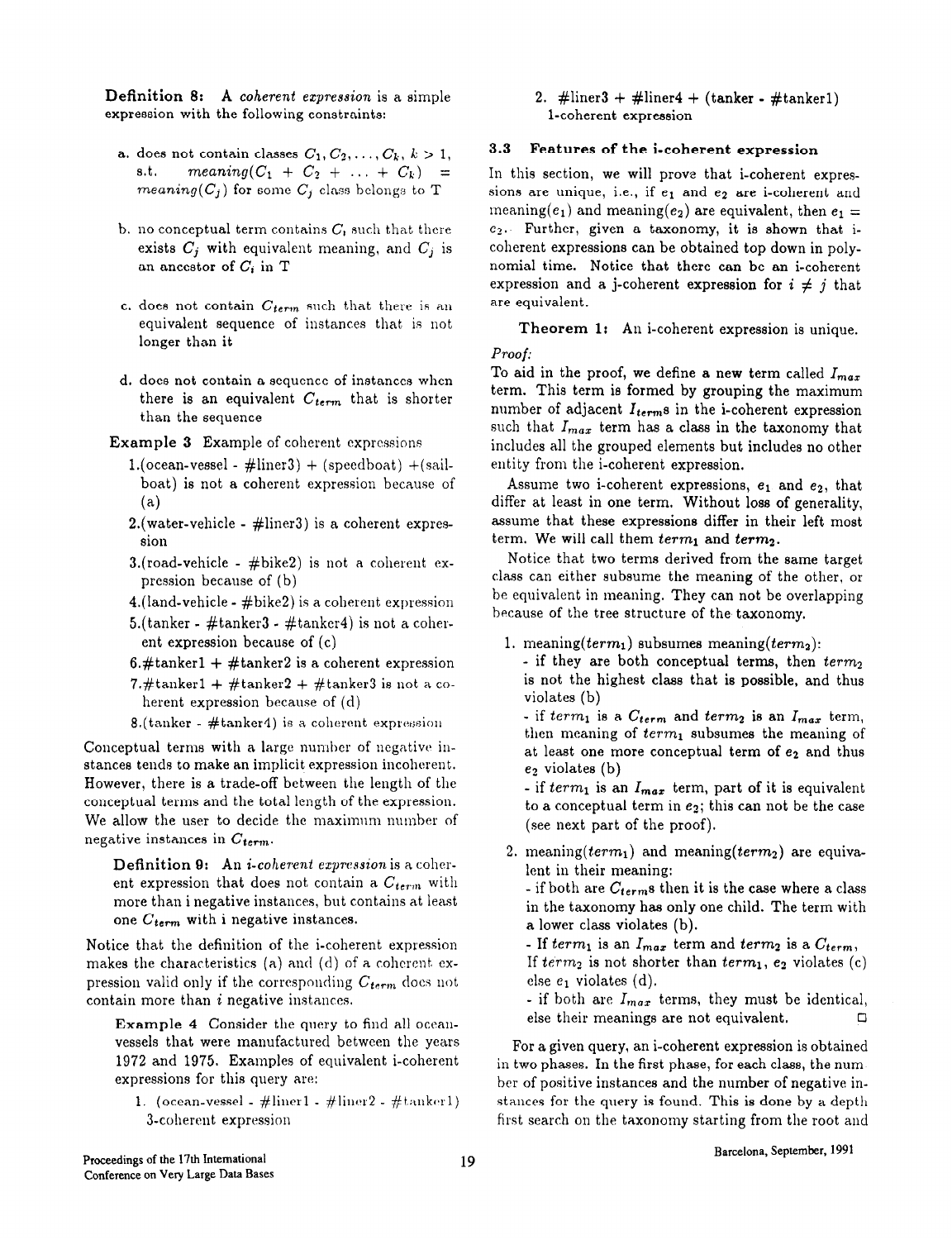determining which instance satisfies the query. The second phase is described in the following algorithm. At each node of the tree, the algorithm either returns a term (conceptual or individual) or proceeds recursively. The final answer is the concatenation of these terms and is the maximum possible j-coherent expression for  $j \leq i$ .

- 0. current-node  $\leftarrow$  the root.
- 1. if current-node is a leaf (an instance) return instance if it satisfies the query, else return  $\epsilon$ .
- 2. if current-node has only one child current-node's children  $\leftarrow$  grandchildren
- 3. if all the instances under current-node do not satisfy the query return  $\epsilon$ .
- 4. assume p instances under current-node satisfy the query and n instances under current-node do not satisfy the query.
	- if  $n \leq i$  (i-conceptual term or less) and
		- $p > (n + 1)$  (The conceptual term is shorter than the equivalent sequence of instances) return (current-node  $-D_{j1}-D_{j2}\ldots - D_{jn}$ )
- 5. If  $n > i$  or  $p \leq (n + 1)$ apply the algorithm to all the children of the current-node.

Now, we will give a proof of correctness for the above algorithm.

Theorem 2: An i-coherent expression can be obtained in two phases. The first phase in time O(d  $+ c$ , d is the number of instances and c is the number of classes in the schema and the second phase in time  $O(hA)$ , where h is the height of the taxonomy and A is the size of the answer set.

# Proof of Theorem 2:

The proof lies in correctness of the algorithm and its complexity.

Correctness: Note that each term in the i-coherent expression is formed either in step 1 or step 4.

- a. The expression obtained by the algorithm is simple: By step 4, while returning a term at node  $C_j$  the algorithm will not proceed to  $C_j$ 's children.
- b. No  $C_{term}$  has more than i negative instances. A conceptual term cannot have more than i negative instances due to step 4.
- c. Condition (a) of coherent expression. The proof is contained in the following lemma.

#### Lemma 1

If the processing continues at a current-node's sons because  $p \leq (n + 1)$  (while  $n \leq i$ ) than in the final answer there is no set of classes  $C_1, C_2, \ldots, C_l$ ,  $l > 1$ , that meaning( $C_1 + C_2 + \ldots + C_l$ ) is equal to meaning(current-node).

*Proof:* Assume current-node has t sons and  $t > 1$ (because if there is only one child, then step 2 will be executed).



- 1. If some of  $S_k$ 's are instances then there does not exist a set of classes in the expression such that the sum of their meaning is equivalent to that of the current-node.
- 2. If  $S_k$ ,  $1 \leq k \leq t$ , are classes, the following lemma gives a proof:

#### Lemma 2

If the processing continues at the currentnode's children while  $p \leq (n+1)$ ,  $n \leq i$ , and  $S_k$  are all classes then not all of them will appear in the final answer.

Proof: Assume that all the  $S_k$ s appear in the final answer. This implies that:

> $p1 > n1 + 1$  $p2 > n2 + 1$

which gives  $p > n+t > n+1$  (as  $t > 1$ ), contradicting the assumption  $p \leq (n+1)$ .  $\Box$ 

Lemma 2 implies that there are  $S_k$ 's that do not appear in the final answer. In these nodes  $p \leq$ n +1. Applying Lemma 2 to these nodes  $(S_k$ 's) implies that instances should be reached, else the tree has an infinite number of levels, contradictory to the definition of a taxonomy as a finite tree.  $\Box$ 

- d. Condition (b) of coherent expression. The conceptual terms include the highest possible classes as the algorithm traverses the classes top-down.
- e. Condition (c) of coherent expression. In step 5, the algorithm is applied to the children if  $n > i$  or  $p<(n+1)$ ; hence instances are preferred over conceptual terms that are not shorter than the equivalent sequence of instances.
- f. Condition (d) of coherent expression. Assume that the the final expression contains a sequence of instances  $D_1 + D_2 + \ldots + D_k$  and  $\exists j \ (j \leq i \text{ and }$  $j < k$ ) such that meaning $(C_m - D_{m1} - \ldots - D_{ij})$ = meaning( $D_1 + \ldots + D_k$ ). Since the algorithm executes top down, it has processed the node  $C_m$  and has checked the possibility of the term  $(C_m - D_{m1} - \ldots - D_{ij})$ . The only reason for not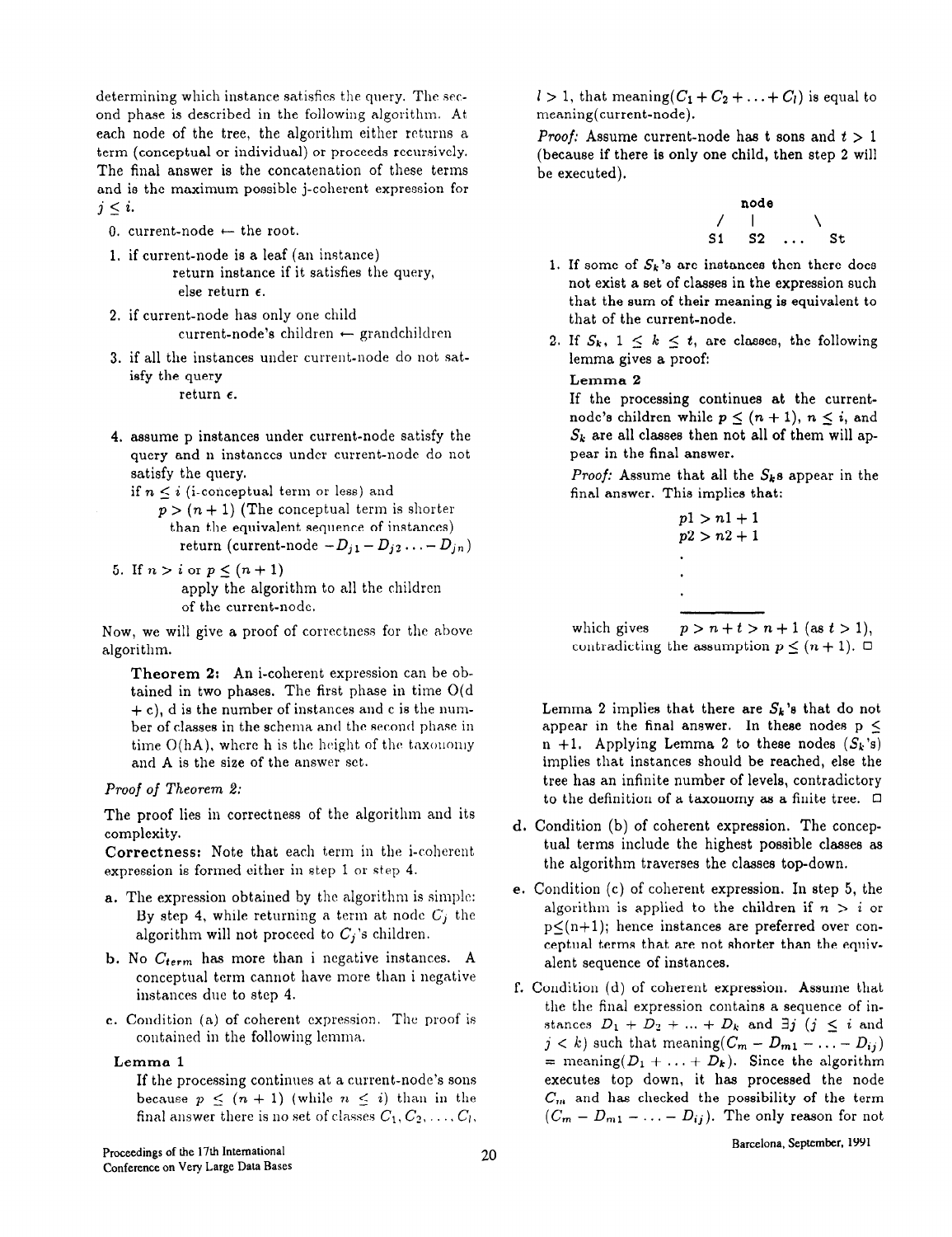choosing a conceptual term with  $C_m$  is  $(j > i)$  or  $j \geq k$ ). Thus contradicting the assumption.

**Complexity:** First phase of the algorithm takes  $O(d)$  $\pm c$ ). In the second phase, the algorithm scans only the entities in the paths of those that appear in the answer; hence, the complexity of the second phase is  $O(h^*A)$ where h is T's height and A is the number of instances implied by the answer.

### 4 Query Algebra

Query evaluation in object-oriented databases requires operators to efficiently access complex structures of data. Query algebras proposed in [KP90, Deu90, SZ89] provide special operators to handle nested sets and other concepts of object orientation. Since coherent cxpressions can be obtained from a hierarchy in a top down manner, it is possible to integrate the process of finding coherent expressions with conventional query processing.

The algorithm described in Section 3.3 was applied to the root class. However, it can be applied to any other class as well. The set of instances implied hy a class, i.e., its leaves, is called a target set. A target set can be given as either a name of a class or implicitly as a coherent. expression. Notice that a class uame is just a special case of a coherent expression. Thus, we define our query operators on coherent expressions rather than on a set of instances. We will define a basic set of operations: select, two types of *project*, and two types of *join*.

#### 4.1 The select operator

The select operation is defined on either a target-set or a coherent expression. The select returns a set of instances that satisfy the selection predicate P. In our case, the select would provide an i-coherent answer.

- 1. select that is defined on a target-set, select(S, P), is calculated by the i-coherent algorithm.
- 2. select that is defined on a coherent expression. e, select(e,  $P$ ) is calculated as follows:

 $e = term_1 + term_2 + \cdots + term_l,$ 

$$
term_i \in \{I_{term}, C_{term}\}
$$

$$
select(e, P) = \bigcup_{i=1}^{l} select(term_i), term_i \in e
$$

- If  $term_i$  is  $I_{term}$ : the answer is either the instance itself, if it satisfies P, else  $\epsilon$ .
- If term<sub>i</sub> is  $C_{term}=(C-D_1-\ldots-D_k)$ the answer is derived by regarding the instances of C as members of a smaller target, set, S(C), and assuming that the "negative instances" of  $C_{term}$  are negative examples to the predicate P.

#### Example 5

- 1. select(vehicle, year  $\langle$  1987) = land-vehicle+  $(water-vehicle -\#tanker1)$
- 2. select( land-vehicle  $+(water\text{-}velocity\text{-}ttanker1),\text{insured}=Y) =$  $land- vehicle+ speedboat + sailboat$

#### 4.2 The project operator

The project operation returns values of a subset of the attributes for each instance being queried. This subset is specified in the project operation. The project operation defined on an i-coherent expression, has the form:  $project(e, A_1, A_2, \ldots, A_k)$ . The attributes,  $A_1, A_2, \ldots, A_k$ , are a subset of the attributes of the target-set S from which e is derived. We define two types of project. In s-project, the answer is a set of tupies, each tuple matches the queried attributes of one of the instances of e. Thus s-project is the standard project. In t-project, the answer is a tuple, where each tuple element consists of all possible values of the attribute in the instances implied by e. This definition of t-project can exploit the presence of a taxonomy if constraints on the values of the attributes are specified in the classes.

#### 4.2.1 t-project

In the project operator,

t-project  $(e, < A_1, A_2, \ldots, A_k) \implies a_1, a_2, \ldots, a_k$ each  $a_i$  is a set of all the possible values of  $A_i$  in the expression e.

t-project is evaluated as follows:

 $e = term_1 + term_2 + ... + term_l$ 

 $t$ -project $(e, < A_1, A_2, \ldots, A_k>) =$ 

- $\bigcup_{i=1}^r (t\text{-}project(term_i,$ where  $\biguplus_{i=1}^{3}$  (< a1, a2, a3 >, < b1, b2, b3 >) =  $\langle \{a1, b1\}, \{a2, b2\}, \{a3, b3\} \rangle$
- 1. If  $term_i = I_{term}$ , (an instance D):  $t\text{-}project(e, ) =$  $< D_{A1}, D_{A2}, \ldots, D_{Ak}$ where  $D_{Ai}$  is the value of the attribute  $A_i$  of the instance D.
- 2. If term, is  $C_{term}$ ,  $(C D_1 ... D_m)$ : we can not substitute it with either *t-project*( $C$ ) or t-project(C)- t-project( $D_1 + D_2 + \ldots + D_m$ ). Consider the following example:

|                                                                 |  |  | / /   \ \      |  |  |
|-----------------------------------------------------------------|--|--|----------------|--|--|
| instances:                                                      |  |  | D1 D2 D3 D4 D5 |  |  |
| color:                                                          |  |  | vrrgg          |  |  |
| $t\text{-}project((C - D_1 - D_2), color) = < \{red, green\} >$ |  |  |                |  |  |

 $t\text{-}project(C, color) = < \{yellow, red, green\} >$  $t$ -project( C, color) –  $t$ -project(  $D_1 + D_2$ , color) =  $\langle$  green  $\rangle$ 

Hence, we have to process t-project recursively: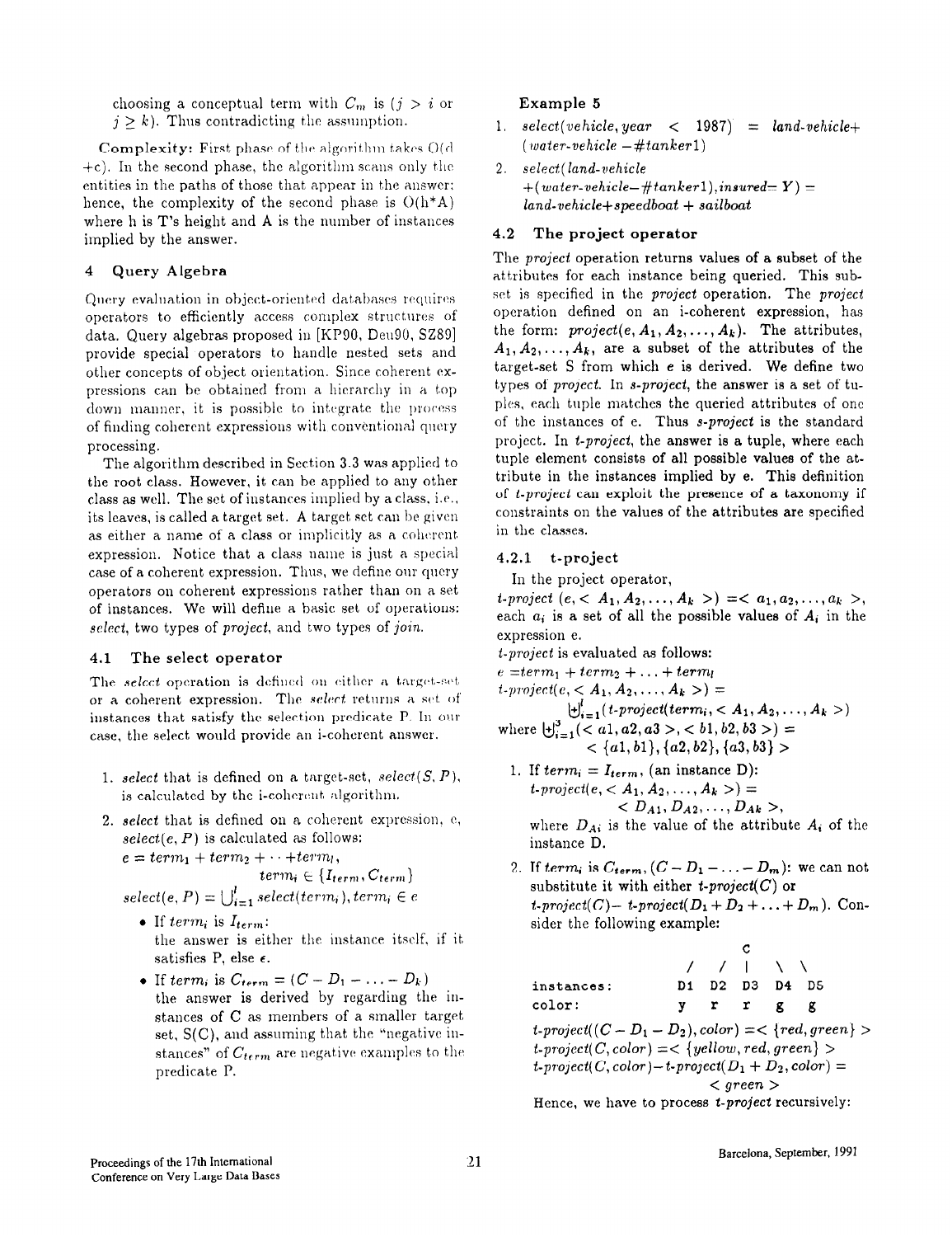$$
\begin{array}{ccccc}\n & & c & & \\
\diagup & & | & & \diagdown \\
L1 & L2 & \dots & Lb & \end{array}
$$

In the above figure, each  $Li$  could be either a class or an instance.

 $t\text{-}project((C-D_1 \ldots -D_m), < A_1, A_2, \ldots, A_k>) =$  $\bigcup_{i=1}^{b} (t\text{-}project(E_i, < A_1, A_2, \ldots, A_k))$ where  $E_i$  is the expression  $L_i \setminus \{D_1+D_2+\ldots+D_m\}$ , and  $L_i$  is a child of C.

3. If  $term_i$  is a class C:

The attributes  $A_1, \ldots, A_k$  are subset of the attributes of the instances of the target-set S. However, the class  $C$  may have constraints on the values for only a subset of these attributes. We examine each attribute separately and insert this value in a tuple.

 $t\text{-}project(C, ) =$ 

 $\Diamond_{i=1}^k$  t-project(C, A<sub>i</sub>) (forms a tuple out of the k values)

 $t\text{-}project(C, A_1) = C.A_1$ 

if 
$$
A_1
$$
 has a constraint at  $C$   
 $\bigcup_{i=1}^{b} t\text{-project}(L_i, A_1)$  otherwise

#### Example 6

Let  $e = ($  water-vehicle  $-\#tanker2$ ), then t-project (e, < color, insured >) =  $\Diamond (red, \bigcup [t\text{-}project ((ocean\text{-}vessel\text{-} \#tanker2)).$  $\langle$  insured  $\rangle$ ). *t*-project (speedbout,  $\langle$  insured  $\rangle$ ) **t**-project (sailboat,  $\langle$  insured  $\rangle$ )) =  $\Diamond (red, \vert \vert [t\text{-project}(line < i\text{-}nsured > 0$  $t$ -project((tanker - #tanker2),  $\langle$  insured  $\rangle$ Y  $Y$ ) = < red, {Y, N} >

#### 4.2.2 s-project

The definition of this operation is the same as the standard definition of project.

 $s\text{-}project(e, ) =$  $\{\}\$ 

Each tuple consists of the values of the attributes  $A_1, A_2, \ldots, A_k$  for the instances of e.

#### 4.3 The join operator

The *join* operator is used to create relationships between two groups A and B of instances; these instances are implied by i-coherent expressions. The join operation returns a list of new instances that is the cartesian product of A and B. We define two types of join: Join between two target sets  $A$  and  $B$  that have different attributes at the leaf level, called  $d$ -join. The other join is the special case where all the instances have attributes defined from the same attribute set, called  $s$ -join.

The join operation of two coherent expressions is operated by adding the results of the join of the different terms, that it,

$$
e1 = term_{1,1} + term_{1,2} + ... + term_{1,n}
$$
  
\n
$$
e2 = term_{2,1} + term_{2,2} + ... + term_{2,m},
$$
  
\n
$$
terms \in \{Cterm, I_{term}\}
$$
  
\n
$$
join(e1, e2) = \bigcup_{i=1}^{n} \bigcup_{j=1}^{m} join (term_{1,i}, term_{2,j})
$$

The concept of join on different terms depends upon the type of join.

#### 4.3.1 s-join

The *s-join* is an intersection between two groups of instances, each implied by a coherent expression.

1. If one of the terms is an instance:  
\n
$$
s\text{-}join(X, D_2) = D_2, \qquad if(X = D_2) \text{ or } (D_2 \in X)
$$
\n
$$
\epsilon, \qquad otherwise
$$

2. If both terms are classes:

\n
$$
s\text{-}join(C_1, C_2) = C_1, \qquad ifC_1 \subset C_2
$$
\n
$$
C_2, \qquad ifC_2 \subset C_1
$$
\n
$$
\epsilon, \qquad otherwise
$$

3. If both are conceptual terms (and not both classes):  $s\text{-}join((C_1 - D_{1,1} - D_{1,2} \ldots - D_{1,k}), (C_2 - D_{2,1} D_{2,2} \ldots - D_{2,h}) =$  $s\text{-}join(C_1,C_2) - [D_{1,1} + D_{1,2} \ldots + D_{1,k} + D_{2,1} +$  $D_{2,2} \ldots + D_{2,h} \parallel s\text{-}join(C_1, C_2) \parallel$ 

where '||' represents the "restricted to" operation, i.e., only the set of instances implied by s $join(C_1, C_2)$ . At this point the resulting expression may be 2i-coherent. However, as the expression was obtained from two coherent expressions, it can be modified to an i-coherent by using the algorithm for obtaining i-coherent expression on each term that has more than i negative instances.

#### Example 7

 $e1 = car + (tanker - #tanker1)$  $e2 = (water- vehicle - \#tanker4)$  $s\text{-}join(e1,e2) = s\text{-}join(car,water-vehicle) (\#tanker4|| s\text{-}join(car,water\text{-}vehicle)) +$  $s\text{-}join(tanker,water\text{-}which)$  -  $(\#tanker1 +$  $#tanker4||$  s-join (tanker,water-vehicle)) =  $#tanker2 + #tanker3$ 

### 4.3.2 d-join

 $d$ -join is conceptually similar to a natural join. The groups of instances A and B implied by the coherent expressions are derived from target-sets having different attributes. Figure 2 is a taxonomy with the animal class as the root.  $D_1$  is an instance that belongs to class animal and  $D_2$ ,  $D_3$  are instances of the vehicle target class.

1. If both terms are instances:

d-join is the same as a regular join.

for example:  $D_1 = \text{}[T]$  =  $\text{[T]}$  =  $\text{[T]}$  =  $\text{[T]}$  =  $\text{[T]}$  =  $\text{[T]}$  =  $\text{[T]}$  =  $\text{[T]}$  =  $\text{[T]}$  =  $\text{[T]}$  =  $\text{[T]}$  =  $\text{[T]}$  =  $\text{[T]}$  =  $\text{[T]}$  =  $\text{[T]}$  =  $\text{[T]}$  =  $\text{[T]}$  =  $\text{[T]}$  =  $\text{[T]}$  =  $\text{[T]}$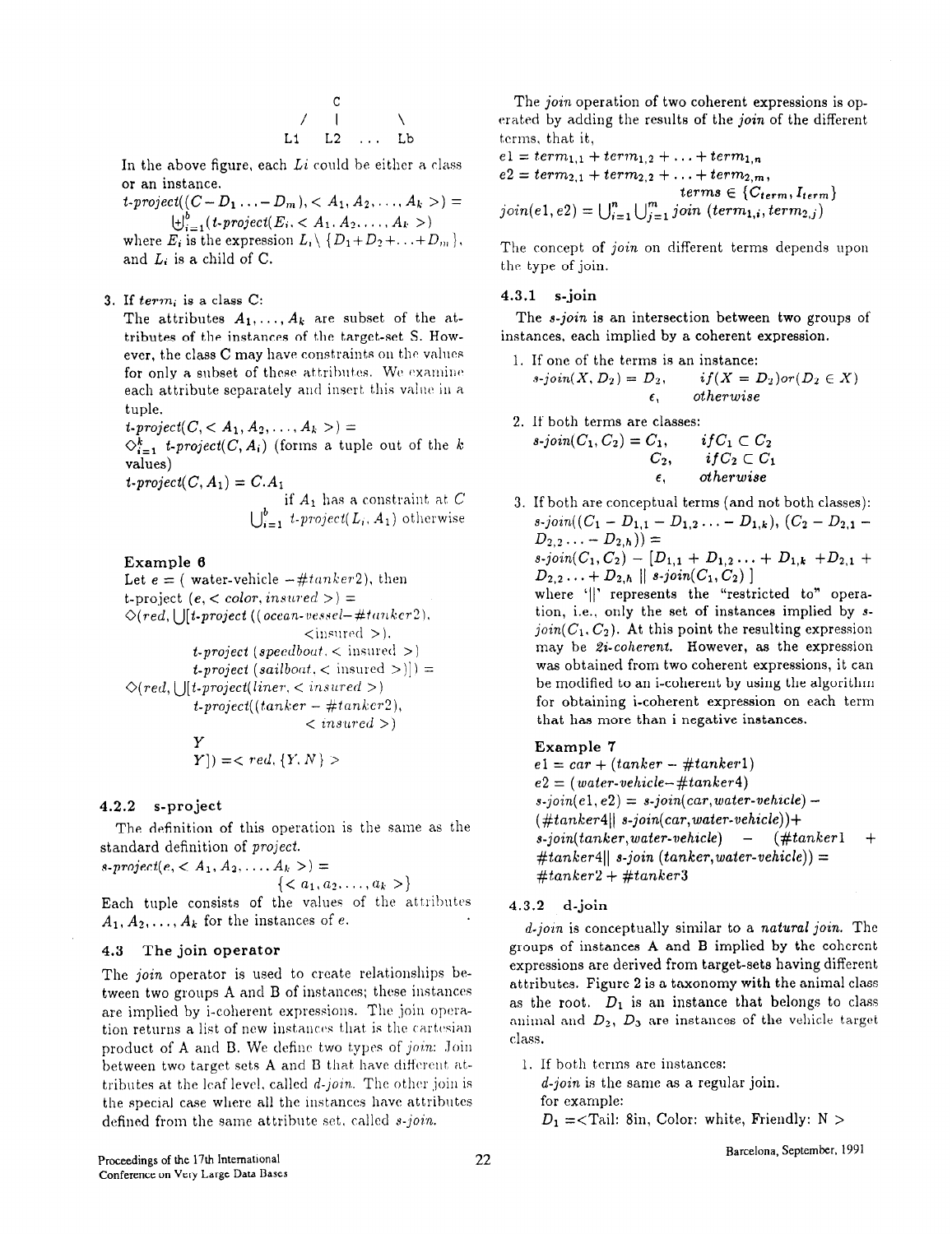

Figure 2: Animal Schema

 $D_2 = \langle \text{Year: } 1988, \text{ Insured: } Y, \text{Color: } \text{white},$ Owner: john>  $D_3 = \lt$ Year: 1990, Insured: Y, Color: yellow. Owner: john>

 $d\text{-}join(D_1, D_2) =$ <Tail: 8in, Color: white, Friendly: N, Year:1988, Insured: Y, Owner: john >  $d\text{-}join(D_1,D_3) = \epsilon$ 

- 2. If one of the terms is an instance: we can decompose it as:  $d\text{-}join((C_1 - D_{1,1} - D_{1,2}, \ldots - D_{1,k}), D_2) =$  $d\text{-}join(C_1, D_2) - [d\text{-}join(D_{1,1}, D_2) + \dots]$  $+ d$ -join $(D_{1,2}, D_2) ... + d$ -join $(D_{1,k}, D_2)$ ]
- 3. If both terms are classes with default values: treat the terms as instances.
- 4. If both terms are conceptual terms:  $d\text{-}join((C_1 - D_{1,1} - D_{1,2} \ldots - D_{1,k}), (C_2 - D_{2,1} D_{2,2} \ldots - D_{2,h})$ ) =  $d$ -join $(C_1, C_2)$   $d$ -join $(C_1, D_{2,1}) \ldots + d$ -join $(C_1, D_{2,h})$ ) $d\text{-}join(C_2, D_{1,1}) \ldots + d\text{-}join(C_2, D_{1,k}))$

Note that the expression obtained from a  $d$ -join is not i-coherent.

# Example 8

 $e1 = (road\text{-}ychicle-\#bike3)$  target-set is vehicle  $e2 = (pets - \#marti)$  target-set is animal  $d\text{-}join(e1, e2) = d\text{-}join(root, pets)$  $d$ -join( $#bike3, pets$ ) $d$ -join( road- vehicle,  $\#marti) =$  $\langle$  insured : Y, tail : 3in, color : { brown, white} >  $-$  < insured : Y, tail : 3in, color : brown, Year : 80, owner : Hilda  $>$  $-$  < insured : Y, tail : 5in, color : white, friendly :  $N>$ 

### 5 Conclusions and Future Work

In this paper, we explored the problem of providing implicit answers to queries in object-oriented databases. A new definition of implicit expression called a coherent expression was introduced. Coherent expressions are abstract responses that are easy to comprehend. A top down algorithm to obtain such coherent expressions was also described. Since coherent expressions are obtained top down, it was possible to integrate this process with query processing capabilities. To this end, we provided a basic set of operators that returns abstract responses. The capability of obtaining abstract responses from object-oriented databases is a useful tool not only for reasoning about complex information but also for presenting complex information in multi-media databases.

We considered a simple object-oriented model. The concepts and ideas explored in this paper can be applied to a more general object-oriented data model. One such extension is to apply the concept of i-coherent expressions to complex objects, i.e., where the attributes are not atomic but may be classes or target sets. We are currently exploring the issues of providing abstract responses in such object-oriented databases. Another related open problem is to find the characteristics of expressions that can be obtained as part of the query processing in polynomial time (e.g. the coherent expression). We must also investigate other ways of expressing abstract responses; possibly a family of expressions that have some special structure or features that make them amenable to better comprehension.

Acknowledgments We would like to thank the referees for their comments and suggestions.

#### References

- [ASL90] Alashgar, A. M., Su, S. Y. W., and Lam H. OQL: A query language for manipulating object-oriented databases. In Proceedings of the 15th international conference on VLDB, pages 433-442, Amsterdam, August 1990.
- [Bee891 Beeri, C. Formal models for Object Oriented databases. In First International Conference on Deductive and object-oriented databases. pages 370-395, December 1989.
- [BKK88] Banerjee, J., Kim, W., and Kim, K. Queries in Object-oriented databases. In Fourth IEEE Conference on Data Engineering, pages 31-38. February 1988.
- [BROO] Badrinath, B. R. and Ramamritham, K. Pcrformance evaluation of semantics-based multilevel concurrency control protocols. In Proceedings of the ACM SIGMOD international conference on management of data, pages 163- 172, May 1990.